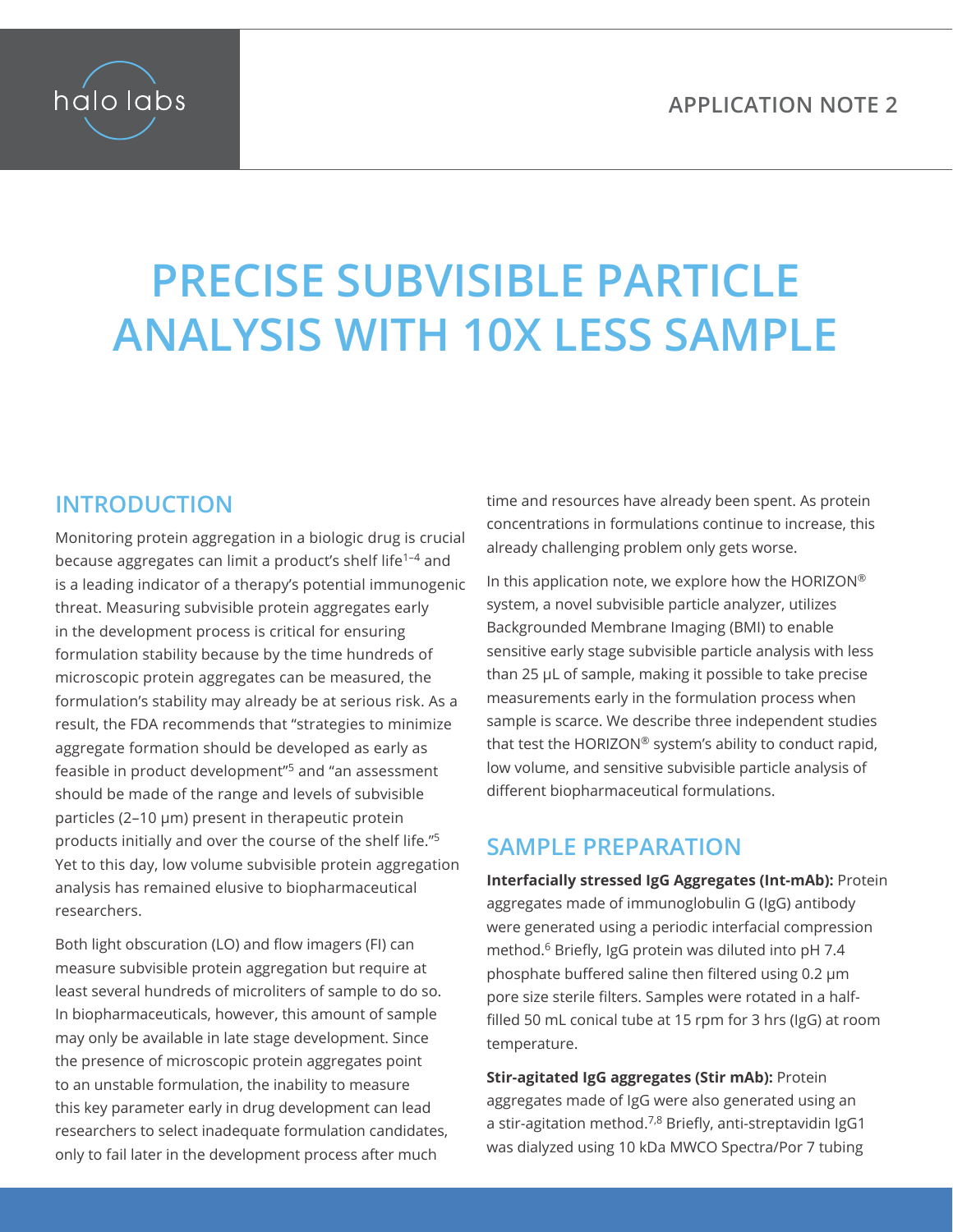(Spectrum Laboratories). A concentration of 1 mg/mL was prepared with distilled, deionized water Milli-Q (Millipore) in 20 mM acetic acid (Fisher) adjusted to pH 5.0. The solution was stirred at 650 rpm for 24 hrs at room temperature.

halo labs

**Surrogate protein particle standard (ETFE):** Surrogate protein particle standard ethylene-tetrafluoroethylene (ETFE) solution, $9,10$  made to mimic the morphology and optical properties of protein-derived protein aggregates found in therapeutics, was acquired from NIST and used as received.

### **STUDY 1 — PRECISE LOW VOLUME ANALYSIS OF POLYDISPERSE BIOPHARMACEUTICAL SAMPLES USING BMI**

Subvisible particle measurements using 25 μL of highly disperse particle populations of agitated Int-mAb (N=20) aggregates, ETFE (N=20) and water control (N=4) were performed with BMI (**Figure 1**). The average of the 20 replicates of Int-mAb IgG samples was measured at 66,632 particles/mL with a CV of 6.2%, while the average of particles measured for ETFE was 13,580 with a CV of 9.7%. The water control had low counts, (an average of

eight particles on the membrane) with particulates in the water control ranging from 1–11 particles per well. Total experiment time to analyze 44 samples was less than 60 minutes using the HORIZON® instrument — 30 seconds to background, 30 seconds to measure the sample, plus pipetting time and sample preparation.

### **STUDY 2 — IMPACT OF VOLUME ON IGG AGGREGATES AND ETFE PARTICLE COUNTS**

Next, sample size impact on biopharmaceutical subvisible analysis on BMI was tested by measuring several volumes of an ETFE sample on the HORIZON® instrument (**Figure 2**). Samples measured at volumes of 10 μL, 25 μL, 50 μL and 100 μL, (N=6 wells for each volume) generated particle counts within 4% of each other for particles greater than 2 μm, proving equivalent counts were obtained when 10 μL and 100 μL of sample were analyzed. The average particle count was 11,121 particles/ mL with CVs ranging from 5.0% to 8.1%, demonstrating system robustness. Thus, precise particle counts can be obtained using 10 μL of sample when sample limited, however we recommend using 25 µL for more quantitative work.



**Figure 1:** Low volume analysis of polydisperse samples in BMI. 25 μL samples of ETFE and IgG were measured with 20 replicates each. CVs for ETFE and IgG samples were 9.7% and 6.2%, respectively.



**Figure 2:** Impact of volume on polydisperse samples in BMI. Varying volumes of ETFE samples were measured. Particle counts were all within 4% of each other, demonstrating sample volume did not impact measurement precision.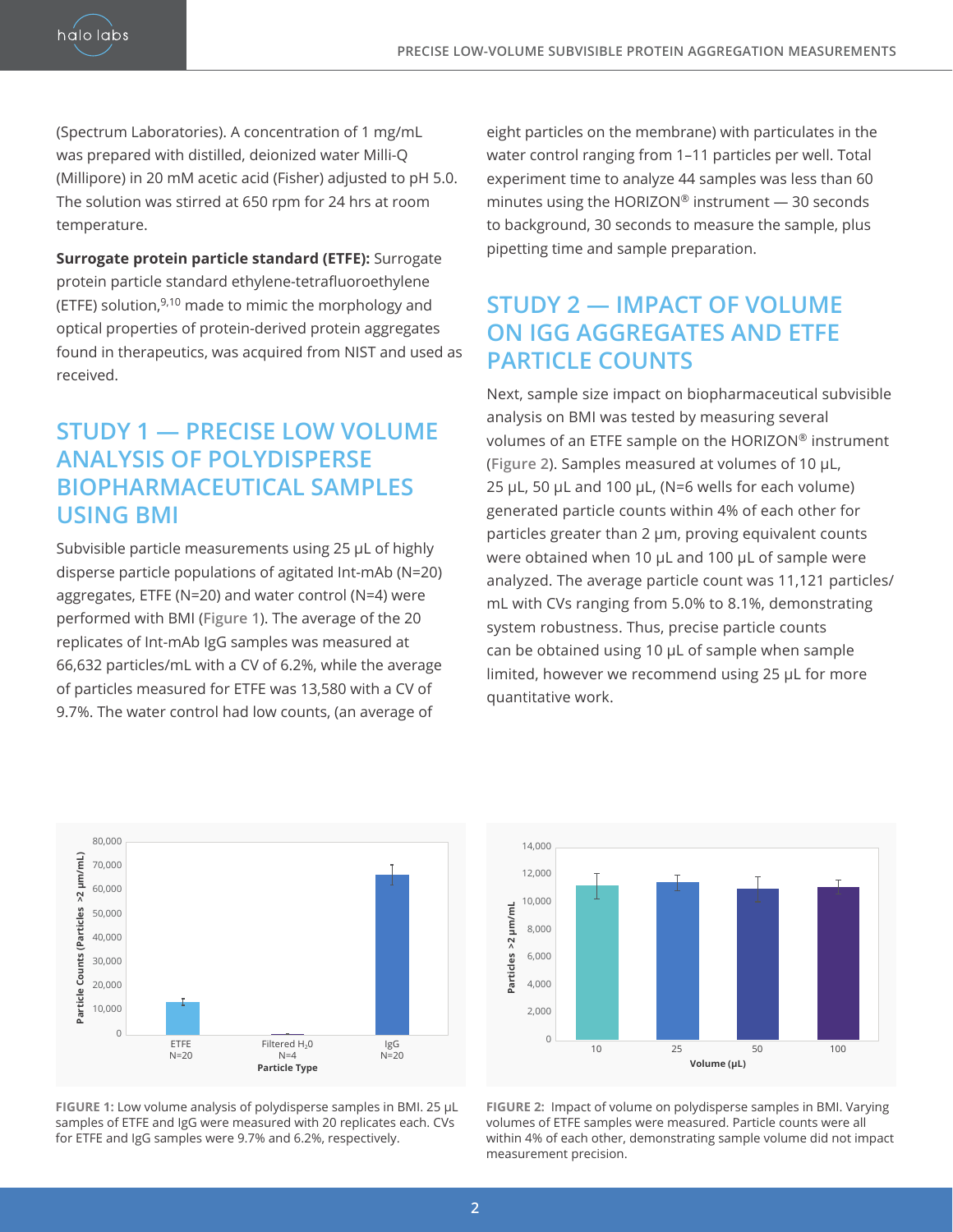



**Figure 3:** BMI linearity. Dilution series of Int-mAb aggregate samples.  $R^2$  = 0.9979 demonstrates count linearity.



**Figure 4:** Impact of volume on polydisperse samples in BMI and FI. Varying amounts of ETFE samples were measured. Both systems demonstrated strong linearity.

#### **STUDY 3 — LOW VOLUME DILUTION LINEARITY WITH BMI AND FI**

Measurement linearity on the HORIZON® instrument was tested (**Figure 3**) by serially diluting concentrated Int-mAb IgG protein aggregates by two-fold into filtered phosphate buffered saline (PBS). 50 μL of sample was processed for each dilution condition (N=16 each). A least-squares fit on the counts for this dilution series resulted in  $R^2$  of 0.9979 indicating that dilutions are not affecting the count accuracy.

Dilution linearity between the HORIZON® system and FI was then compared (**Figure 4**). Stir mAb IgG protein aggregates were serially diluted by three-fold into filtered phosphate buffered saline (PBS). Each sample was run on both a HORIZON® instrument (N=4 wells at 50 μL per well) and a flow imager (N=3 at 100 μL measured per sample). For each 100 μL measured in Fl, an additional 200 μL was needed to purge the flow cell. Total particle counts in the HORIZON® system were roughly 3.26X more than total counts in Fl over the entire concentration range. BMI produced average CVs of 14.4% while Fl produced average CVs of 20.1%. A least-squares fit of 0.9995 between both methods was obtained, demonstrating strong linearity between the two systems.

#### **CONCLUSION**

BMI analysis of ETFE and IgG aggregates using as little as 25 μL of sample precisely measured both highly polydisperse and low refractive index contrast biopharmaceutical samples. Also, particle counts obtained with as little as 10 μL of solution were equivalent to counts obtained with 100 μL, as demonstrated for the ETFE solution measured at various volumes. Thus, precise subvisible particle measurements can be generated with as little as 10–25 μL of material using BMI, though 25 μL should be used for quantitative work.

The HORIZON® system exhibited linear behavior during serial dilution experiments of Int-mAb. For a serial dilution of two, one would expect an outcome where every dilution factor increase of 2X would result in ½ the measured particle counts. This equates to exponentially decreasing particle counts of the formula  $y = A^{x-1}$  where A is the number of particles at dilution of 1. Fitting an exponentially decreasing line to this data produces a fit of 125668 $x-1.058$  with an R<sup>2</sup> value of 0.9979. This shows that there is less than 6% sampling, inter-instrument, and pipetting error (1.058 vs 1.000) for this formulation.

Both FI and BMI were highly linear with respect to each other ( $R^2$  fit =0.9995). However, the FI system required